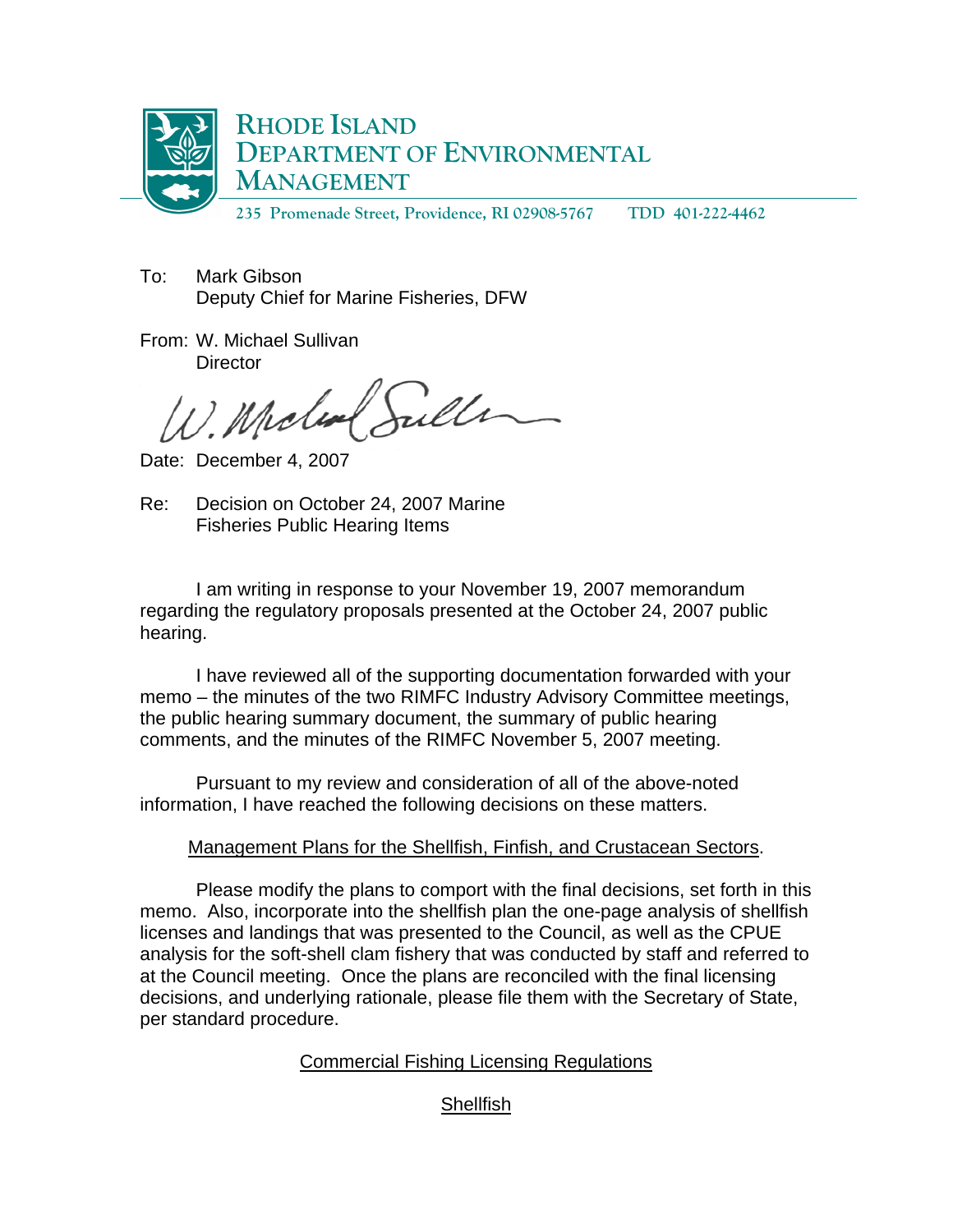**Quahogs** – I concur with your recommendation, and that of the Council, to *retain the 3:1 exit/entry ratio, as applied to holders of Principal Effort Licenses (PELs) with Quahog endorsements that retired in 2007*. Since there were 49 such retirees, 16 new Quahog endorsements on Commercial Fishing Licenses (CFLs) will be available in 2008.

 The SAFIS database shows that of the 49 retired licenses, just 3 landed quahogs in 2006 (and of the 46 Multi-Purpose Licenses that retired in 2007, just 3 landed quahogs in 2006). Thus, by offering 16 new endorsements in 2008, we are allowing continued growth in the fishery, consistent with past practice and ongoing indications of a stable quahog stock in state waters.

**Soft-shell Clams** – This fishery presents a new and interesting challenge. Since 2002, the fishery has been subject to open licensing. Whereas the number of eligible license holders has remained fairly steady (at about 1,700) over the past few years, I note that there has been evidence of a surge in effort and landings between 2006 and 2007: the number of entry-level licenses jumped (from 247 to 323); the number of active participants in the fishery increased (from 158 to 247); landings nearly doubled (from 643,594 to 1,076,052 pounds); and the number of days fished more than doubled (from 2,537 to 5,719). And, according to an analysis conducted by DEM staff, there was a drop in catch-perunit-effort in one area of the Bay. Taken together, these figures suggest a potential trend toward overfishing, or that it may already be occurring. As noted at the Council meeting, we lack stock assessment data for soft-shell clams, and that puts us at a disadvantage in attempting to establish an appropriate management response. In recognition of this gap, I hereby reiterate my request to you and your staff to develop a proposed stock assessment program for this resource, with a supporting budget. Once you have identified the programmatic elements and budget, we need to strategize on its implementation, with a view to broadening our knowledge of this fishery.

 Although we currently lack a good handle on the status of the soft-shell clam resource in RI waters, the visible and apparent trend toward overfishing cannot be overlooked. Accordingly, I concur with your recommendation, and that of the Council, to establish some initial and defensible baseline management controls in the fishery, through licensing, by:

- *1) creating a new soft-shell clam endorsement;*
- *2) making the new endorsement available only to those who, in 2007, held either a CFL with a Non-Quahog Shellfish endorsement or a PEL with a Quahog or Non-Quahog Shellfish endorsement; and barring the issuance of the new endorsement to anyone else; [all MPL holders will remain eligible to harvest soft-shell clams, without the need for an endorsement];*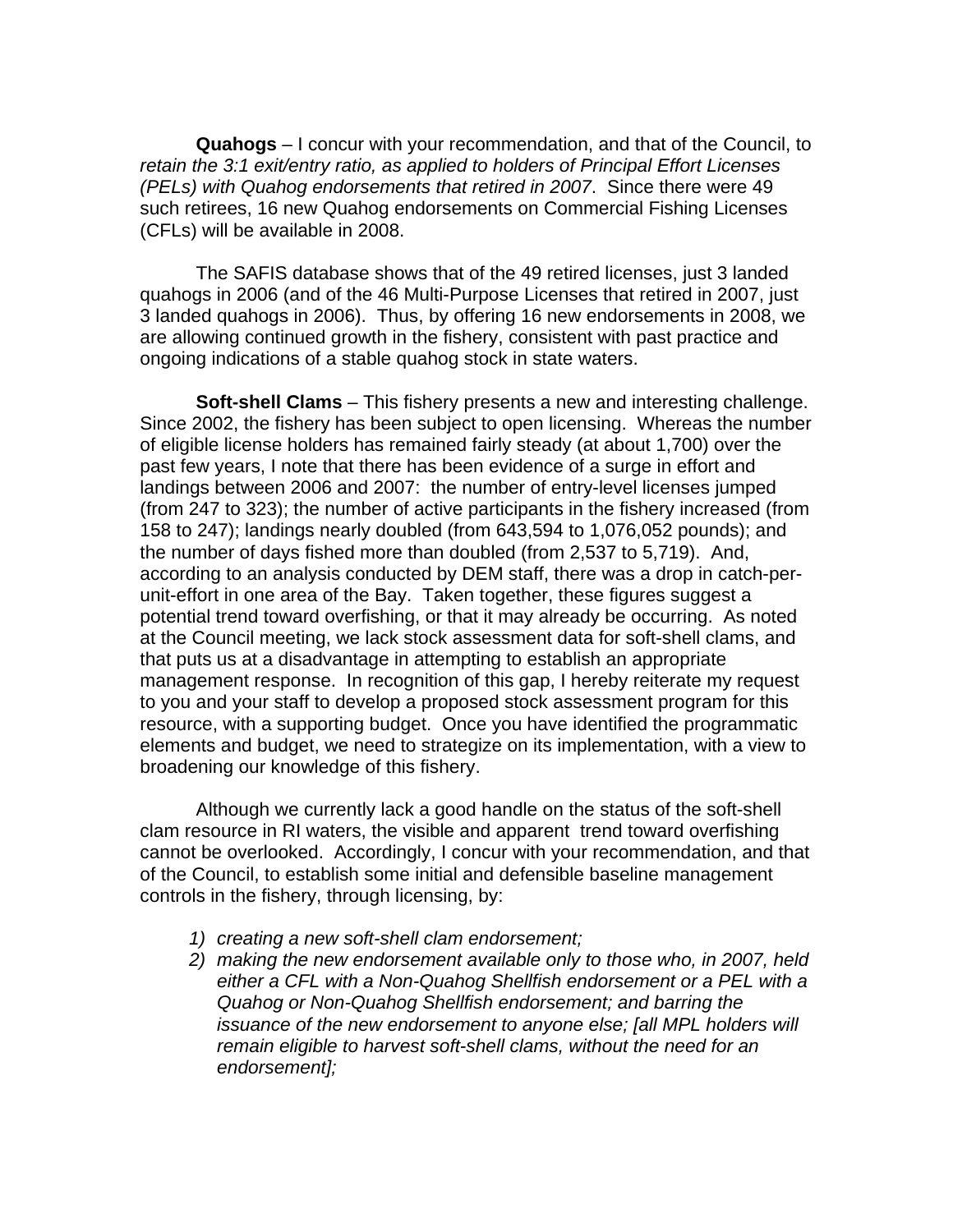- *3) in accordance with statute, establishing a \$25 fee for the new endorsement on CFLs, and a \$75 fee for the new endorsement on PELs (but no charge if it is the only endorsement on the PEL); and*
- *4) redefining the non-quahog shellfish endorsement category as "Other Shellfish," to include all shellfish species available for commercial harvest except quahogs and soft-shell clams; with the same \$25/\$75 fee structure as noted above; available to anyone, without restriction.*

I note that these measures will not necessarily limit further expansion of effort in the fishery. The number of eligible applicants for soft-shell clam endorsements in 2008, drawing from the pool of eligible 2007 license holders, will be over 1,800. Yet there were only 247 active participants in the fishery in 2007. A sevenfold increase in participation is certainly not likely, but it is possible under the licensing program that will be in effect for 2008. With a pending stock assessment slated to tell us whether the resource is being depleted, I feel that it would be irresponsible not to impose a control date for the fishery at this time. I recognize that there was little support offered for a control date (or any other licensing change) at the public hearing, yet there was also no meaningful comment on management options or alternatives. I further recognize that the Council ultimately opted not to recommend adoption of a control date; however, to its credit, the Council engaged substantively on the matter, and I found their input to be quite valuable.

I note that a control date, as set forth in section 6.1-9 of the licensing regulations, *will not and does not* commit the Department to any particular management regime or criteria for limiting future access to a fishery, but *does* provide notice that further expansion of effort in the fishery is a potential concern and could be subject to future effort-reduction proposals if it is determined that the resource is being overfished. I further note that a control date is meaningful if, and only if, subsequent regulatory action is taken that relates back to the control date; if no such future action is taken, the control date, in and of itself, means nothing.

Accordingly, *I support and accept your recommendation to enact a December 31, 2007 control date for the soft-shell clam fishery*. At the very least, I would hope that this action will discourage any speculative shifting of effort into the fishery. I would also hope that the additional knowledge gained in the anticipated assessment might allow us to conclude that further restrictions are not necessary.

### Finfish

**Restricted Finfish** – This fishery also presents an interesting challenge, albeit not a new one. Over the past few years, I have supported the Council's recommendations, with the Division's support, to keep the Restricted Finfish endorsement category closed. Shrinking quotas, along with low daily possession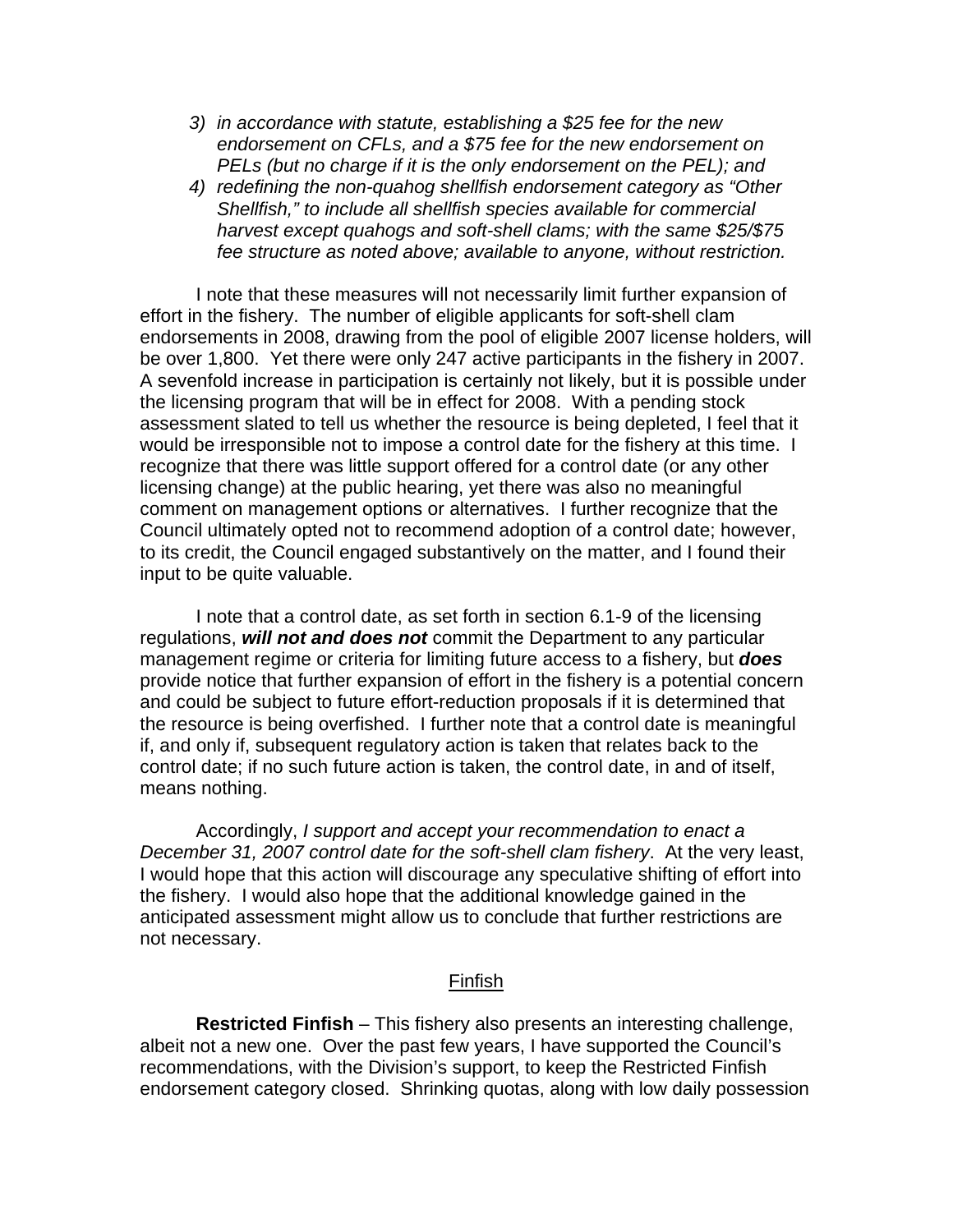limits and closures, have given rise to the need to protect the interests of existing license holders by preventing new entry.

I note that there was a fair amount of support expressed at the public hearing for new endorsement opportunities in this sector. I further note that there was a spirited discussion on the matter by the Council, leading to a 5-2 vote in favor of maintaining the status quo.

 As you point out in your memo, I believe that we have a statutory obligation to try and balance the interests of existing license holders and the interests of those (residents) who want to obtain licenses and become commercial fishermen. While we have facilitated a good amount of new entry into the shellfishing and non-restricted finfish sectors, we have kept a fairly tight lid on the restricted finfish sector. To date, I have supported this approach largely based on staff and Council recommendations, and because of the lack of detailed information on the status of license holders who have retired from the fishery. Now, with the SAFIS database up and running, we have, for the first time, a good understanding of the status of those who exited the fishery in 2007.

As reported to the Council, in 2007, a total of 61 license holders eligible to harvest restricted finfish (46 MPLs and 15 PELs with Restricted Finfish endorsements) retired their licenses. Of those 61 retirees, 15 reported landing restricted finfish in 2006. The activity levels of those 15 fishers ranged considerably, with only two of them reporting significant quantities of quota species (a total of 7,209 pounds of summer flounder, 217 pounds of striped bass, 3,978 pounds of scup, 1,036 pounds of black sea bass, 319 pounds of tautog, and 41 pounds of winter flounder). The other 13 retirees landed lesser amounts individually, but their collective total landings in 2006 were noteworthy: 1,595 pounds of summer flounder, 1,289 pounds of striped bass, 802 pounds of scup, 69 pounds of black sea bass, 44 pounds of tautog, and 75 pounds of winter flounder. Clearly, a measurable amount of effort left the fishery in 2007.

 To date, we have only opened (i.e., cracked) the door to new entry in the restricted finfish sector once, in 2005, when we employed a 5:1 exit/entry ratio, applied to all licenses in the restricted finfish sector that retired the prior year, resulting in the issuance of 13 new Restricted Finfish endorsements. That same approach, if applied to the 61 licenses that retired in 2007, would result in 12 new endorsements for 2008. That infusion of new effort would clearly allow for growth in the fishery, which I cannot support given the current state of the quota management programs.

 However, per your recommendation, I can support a 5:1 exit/entry ratio applied to the (15) *active* licenses that retired in 2007. That would result in 3 new endorsements to be made available for 2008, and allow for a level of new effort that more or less replaces the estimated overall level of effort that left the fishery. Adding 3 new participants to the existing pool of 1,267 license holders eligible to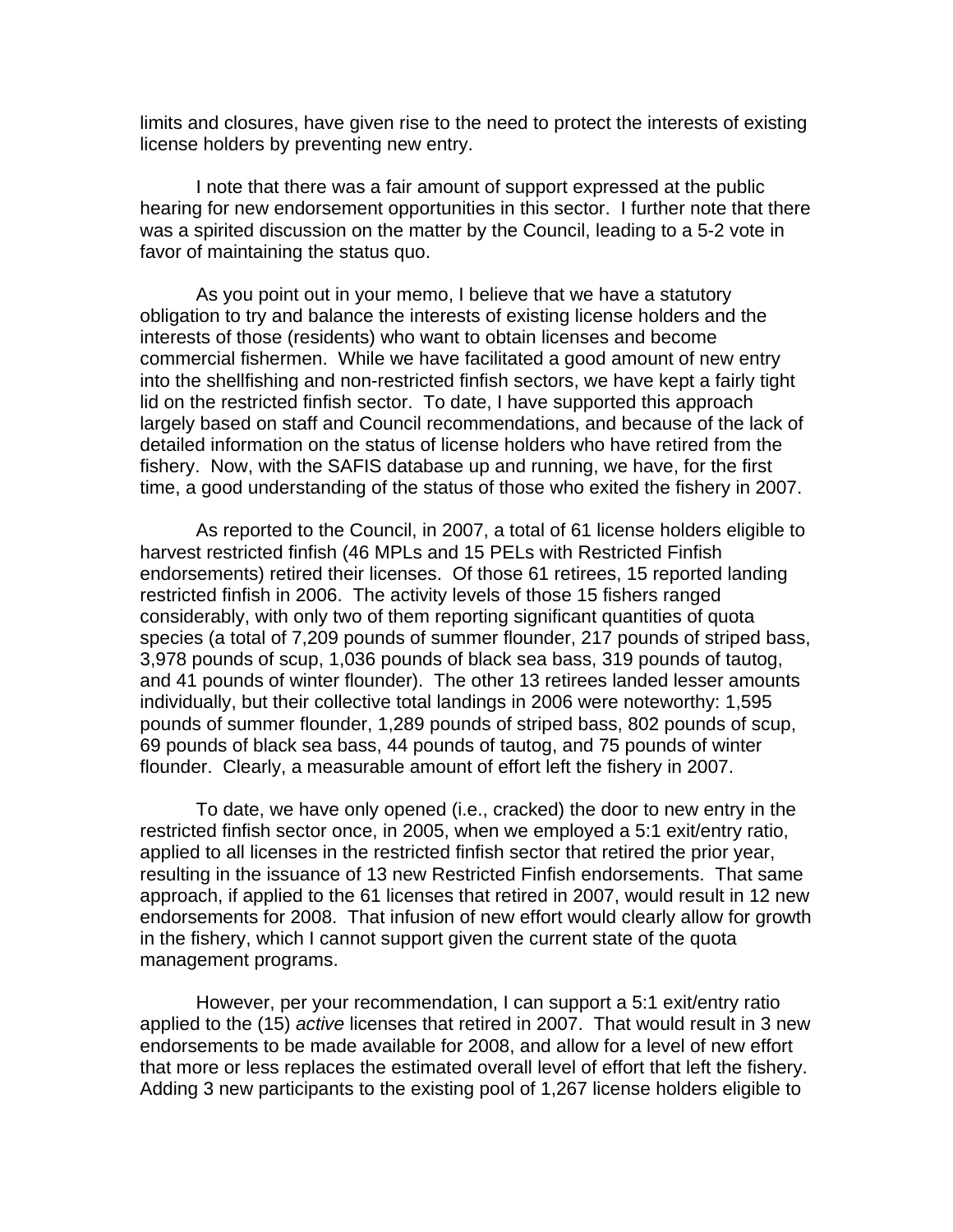harvest restricted finfish should not impact the interests of the existing license holders to any appreciable degree. And given the nature of the priority process established in the regulations, the 3 new endorsements will almost certainly go to RI residents who have been actively fishing or crewing. Despite the ongoing challenges in the quota fisheries, we need to stay true to one of the core principles of the licensing program, which is to provide real and meaningful opportunities for people to enter, and advance within, the industry. This action, while quite modest, is a nod in that direction.

*Please establish a 5:1 exit/entry ratio for the restricted finfish endorsement category, applied to the total number of licenses eligible to harvest restricted finfish that were active in the fishery in 2006 as measured by SAFIS reporting data and retired in 2007.*

**Purse Seine and Mid-Water Pair Trawl Endorsements** – I note that there was broad support from the Council and from you, with no public opposition, regarding the proposed establishment of new purse seine and midwater/pair trawl gear endorsements. These are to be made available to applicants seeking finfish endorsements (renewals or new, restricted or nonrestricted) or renewals of their MPLs, and wish to employ either of these gear types when fishing for finfish in RI waters. Given the need to carefully monitor stock status and landings of Atlantic menhaden in Narragansett Bay, and the need to guard against fixed-gear damage caused by nearshore pair trawl activities, I *support the establishment of these two new gear endorsement categories* as a means of strengthening our management capabilities. I *further endorse the specific application/endorsement requirements set forth in your memo, namely:* 

- *1) Applicants/holders of both endorsements must consent to carry an observer on the vessel and/or on any spotter plane used as part of the operation, at the request of the Division of Fish & Wildlife;*
- *2) Applicants/holders of both endorsements must report any/all landings of Atlantic menhaden on a daily basis (if active) to the Division of Fish & Wildlife;*
- *3) Applicants/holders of both endorsements must report beginning, location, and cessation of fishing activities on a daily basis (if active) to the Division of Law Enforcement; and*
- *4) Applicants/holders of both endorsements must obtain and have on board charts showing the known locations of fixed-gear clusters, as provided by the Division of Fish & Wildlife.*

*The two new endorsements are to be made available at a cost of \$20 per endorsement.* [I note that the statute allows this fee to be set as high as \$200; yet the regulatory proposal only proposed a \$20 fee, which is comparable to the other gear endorsement fees. Thus, at this time I have no choice but to adopt the proposed \$20 fee. I feel strongly, however, that this fee, and many others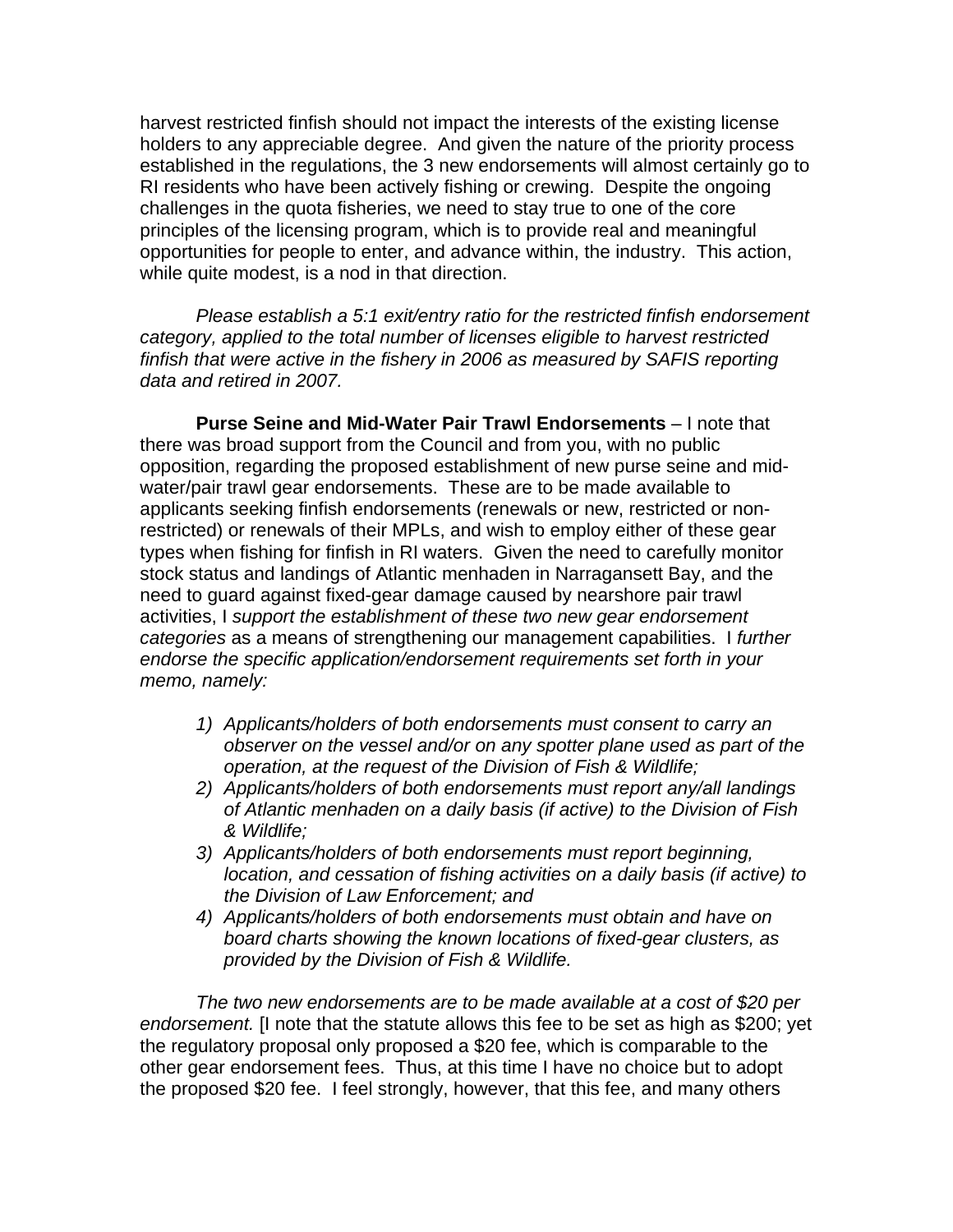associated with the licensing program, need to be evaluated. Given the amount of staff time and Departmental resources needed to monitor, track, and manage these and other fisheries, the current fee structure strikes me as being woefully inadequate.]

With regard to the control date proposal for these two fisheries, I note that that issue again was the subject of spirited discussion by the Council, resulting in a 4-1 vote, with 2 abstentions, not to recommend adoption. I further note your recommendation to establish a control date, notwithstanding the Council's vote.

My take on this matter is the same as that offered with regard to the softshell clam issue. The new gear endorsements will help to manage the Atlantic menhaden and Atlantic herring fisheries, but they will not limit further expansion of those fisheries. There were 1,398 license holders eligible to harvest these species in RI waters in 2007, and that number could grow in 2008 and in future years since anyone can obtain a Non-Restricted Finfish endorsement by simply applying for one. In 2007, just two vessels fished for Atlantic menhaden in Narragansett Bay, but even that small fishery posed management challenges and gave rise to vibrant discussions on impacts, perceived or real. The issue of menhaden management was the subject to intense review and discussion at a recent symposium, and will continue to be in the months and years to follow. At this point, there is no apparent need to restrict new entry or gear levels in the fishery in the near or distant future. But if a number of new participants were to enter the fishery, it could result in relatively low daily possession limits and/or closures, to prevent more than 50% of the standing biomass from being harvested, per the Department's current management program. Such restrictions could impact the economic viability of the Atlantic menhaden fishery, which in turn could impact the commercial lobster fishery and the sport fishery, which are dependent on the Atlantic menhaden fishery as a source of bait. As such, it would seem irresponsible not to impose a control date in the Atlantic menhaden fishery (via the purse seine and mid-water/pair trawl endorsement categories) at this time, since it merely provides notice that any future expansion of the fishery could be subject to future curtailment, if deemed necessary based on the evolving management program. The control date thus serves as a potential tool in the management tool box, but one that can only be employed via subsequent regulatory action undertaken through the standard public hearing/ Council process. This is a defensible process and preferable to the emergency management process utilized in 2007.

I do not see the need for a control date to address the mid-water/pair trawl fishery per se, which to date has not targeted Atlantic menhaden, but since the gear could be used, as an alternative to purse seining, to harvest Atlantic menhaden, it makes sense to lump them together for now and establish a control date that applies to both gear types.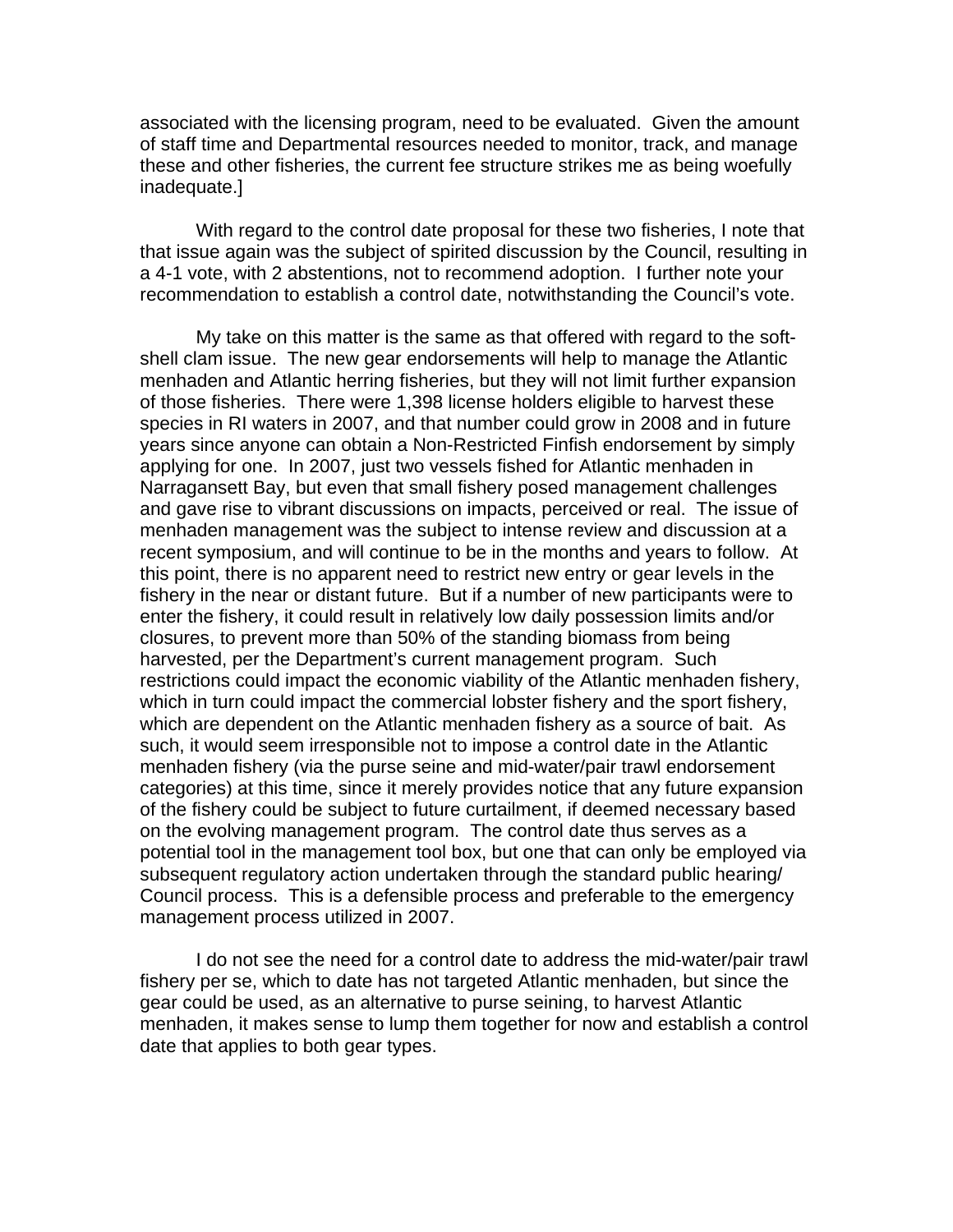Accordingly, *please enact a December 31, 2007 control date for the purse seine and mid-water/pair trawl fisheries*.

#### **Lobsters**

 Given the advance in discussions at the ASMFC on the transferability of trap effort, we are likely to implement the transfer component of the lobster trap allocation program at some point during 2008, it is important to have a provision in place that will allow transfer recipients to obtain a license so they can fish their acquired traps. I recognize that the original licensing proposal, which sought to split the lobster endorsement into separate trap and non-trap gear categories for all current and future license holders, went farther then we need to go, and I appreciate the input provided at the public hearing, which drove home that point.

 At the Council meeting, there was lingering concern expressed that if someone obtained a trap allocation, and then obtained a license, and then sold their allocation, the license would remain in place and potentially cause effort to grow via a mobile gear fishery. The Council therefore voted to go forward with the lobster *trap* endorsement provision for all new allocation recipients. However, as you point out in your memo, and as underscored by a number of comments made at the hearing, the definition of "trap" needs additional consideration, and possibly a regulatory clarification. Thus, I concur with your recommendation not to enact a trap gear endorsement at this time, but rather to retain the existing Lobster (fishery sector) endorsement, and make it available to all allocation recipients.

I do recognize the need to address the mobile-gear concern raised at the Council meeting, however, and thus *I call for adoption of a regulatory provision that provides for the issuance of a PEL with Lobster endorsement to anyone who obtains a trap allocation (upon a showing of acceptable documents of proof), with the caveat that if/when the allocation is transferred, the originating endorsement (and license, if singularly endorsed) will be automatically rescinded.* We can further expound on this provision when we finalize the transfer regulations, but for now I ask that it be folded into the licensing regulations as stated.

I would add that the above provision, allowing for the issuance of a license to qualified applicants, needs to be *applicable year-round*, i.e., not constrained by the annual application deadlines.

Finally, I concur with your recommendation, and that of the Council, to *repeal the 100-pot basic gear and harvest level, since it is no longer germane to the lobster management program.* As a corollary, the definition of Lobster endorsement, which applies equally to holders of CFLs and PELs, needs to be clarified so that it enables the holder to fish any/all traps authorized and specified by their trap allocation; or, if no trap allocation is held, to harvest lobster pursuant to the non-trap landing limits.